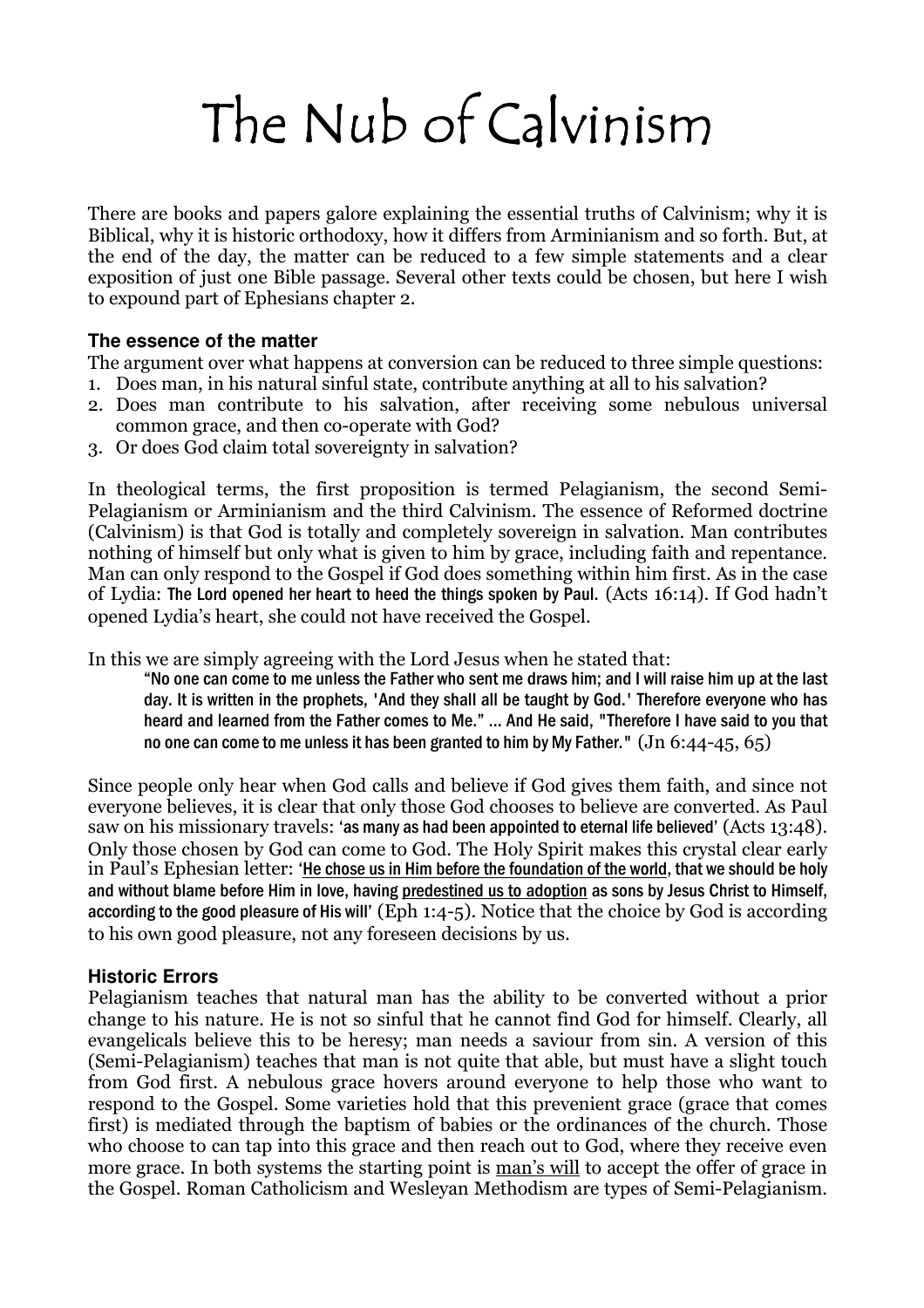This system champions a free will unaffected by the fall, and rejects God's choice of those who believe; God loves everyone and wants to save everyone. Human choice is promoted so that divine grace works only in conjunction with man's free will to choose God.

Arminianism is a form of Semi-Pelagianism and is the dominant underlying principle in most evangelical preaching today. It teaches that man is not so sinful that he cannot respond to the Gospel call, he can reach out for grace by himself, unaided. God foresaw in eternity all who would choose to believe and helps these people find grace. Man thus has the free will to choose God. Christ died for everyone, freely offers grace to everyone, loves everyone and wants everyone to be saved. Man has the ability to accept or reject this universal grace. What starts with man can end with man - those who do believe must keep going on in grace or they can fall away and be lost.

The whole system is man-based and does not explain how God can fail since Jesus dies for many people who then go to hell. It fails to explain how mere man can defeat an omnipotent God by rejecting the salvation provided – God so wants people to get saved but they often refuse him! It teaches a shoddy love of God – he loves people, offers them salvation but then sentences them to wrath when they do not believe. Can God do something and fail? But worst of all it shows Jesus shedding his blood and wasting it on a large proportion of the human race who reject him – he died for nothing in their case.

# **Historic truth**

In opposition to all these ideas, Calvinism teaches that God alone is the author and finisher of salvation. Man is so seriously inured in sin that he is powerless to do any spiritual good, he is not even able to accept Christ or believe. For man to be saved, the action must start with God who gives both faith and repentance when he draws a person to Christ. The starting work is done in the heart by God. As the heart is changed by the action of the Holy Spirit, the person receives grace to believe the Gospel, repent of a sinful life and decide to follow Christ as Lord and master. Those whom Christ died for are truly saved and will continue to the end, preserved by God's grace to perform good works.

# **A sample passage of scripture**

Having seen the summary of the various positions, what does Ephesians 2 have to say?

1 And you He made alive, who were dead in trespasses and sins,

 2 in which you once walked according to the course of this world, according to the prince of the power of the air, the spirit who now works in the sons of disobedience,

 3 among whom also we all once conducted ourselves in the lusts of our flesh, fulfilling the desires of the flesh and of the mind, and were by nature children of wrath, just as the others.

4 But God, who is rich in mercy, because of His great love with which He loved us,

 5 even when we were dead in trespasses, made us alive together with Christ (by grace you have been saved), 6 and raised us up together, and made us sit together in the heavenly places in Christ Jesus,

 7 that in the ages to come He might show the exceeding riches of His grace in His kindness toward us in Christ Jesus.

8 For by grace you have been saved through faith, and that not of yourselves; it is the gift of God,

9 not of works, lest anyone should boast.

 10 For we are His workmanship, created in Christ Jesus for good works, which God prepared beforehand that we should walk in them.

# **1. Man is dead in sin**

Man's brain isn't dead – he can still think. Man's body isn't dead – he can still bleed. Man's organs are not dead – he still breathes. Man is dead towards God, spiritually dead. The day that Adam rebelled, he died and was alienated from God.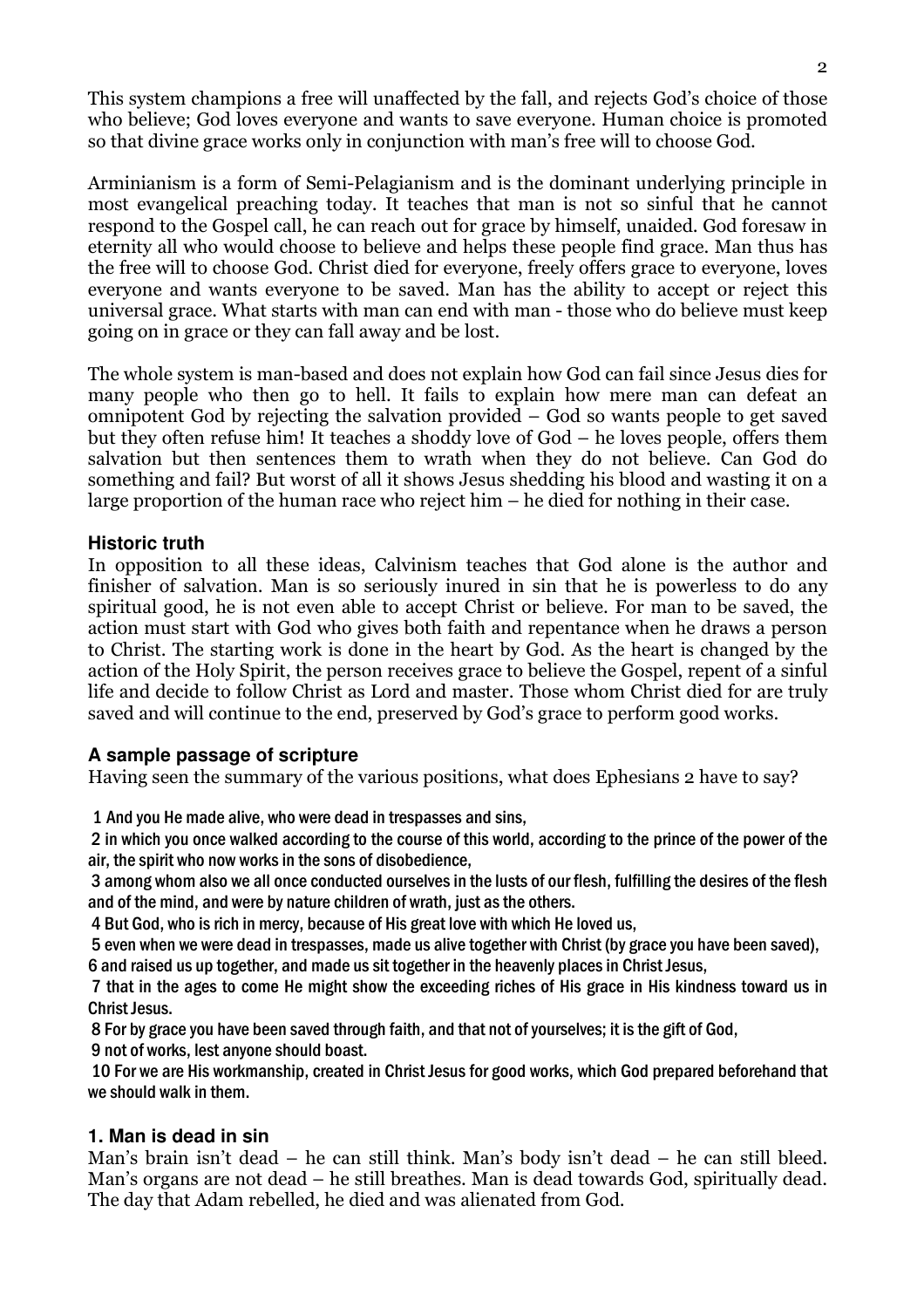Man can do no spiritual good work; he is dead in sins. His world is a world of sin. God is holy and can only be approached in righteousness. Man cannot approach God since he is sin. Man cannot 'decide for Christ' because that is a good spiritual work, a work man is incapable of.

Man isn't just sick, incapacitated, weakened or wounded – he is dead. Dead people cannot do anything in the world they are dead to. A deceased man in a coffin cannot help himself get out of it. A spiritually dead man cannot help get himself into God's kingdom by a decision or a prayer. Even if there were a nebulous preparatory grace hovering around waiting for men to grab it (a concept unknown in scripture), man would be unable to even do this spiritual work, because he is dead.

Man cannot perform any spiritual good since God sees him as a corpse. That's why conversion is called in the Bible 'regeneration', being 'born again'. Man needs a resurrection, not an exhortation to make a decision.

# **2. God makes us alive**

The change at conversion begins when God indeed resurrects this dead man. He does this by joining us to Christ. He 'made us alive together with Christ … and raised us up together, and made us sit together in the heavenly places in Christ Jesus.' The initiative is taken by God, not man. The beginning of conversion is not a decision made by us but a resurrection empowered by God. There is no sense of co-operation here, rather there is a sovereign act of mercy and power.

#### **3. By grace you have been saved**

To emphasise this Paul adds the statement that salvation works by grace. When God makes us alive, it is an act of kindness and mercy; an act which gives us the power to believe, repent and worship. If man has some involvement, if the trigger is man's decision, then this is not grace but a co-operative work. Instead Paul insists that this whole work is of God not man, it is an act of grace.

#### **4. For by grace you have been saved through faith, and that not of yourselves**

Paul makes this point over and over. Salvation is a gift of God. If man is partly involved then it cannot be a gift. It is 'not of yourselves'; how can the writer be plainer. We contribute nothing, except by responding to God's grace.

The first thing we do is to believe. Yet Paul plainly states here that this faith to believe is a gift: 'you have been saved through faith, and that not of yourselves; it is the gift of God.' The ability to believe cannot be worked up by man if it is a gift of God. God empowers a person to believe the Gospel after he has worked grace into their hearts by His Spirit. After believing the Gospel, the person repents of his former life and chooses to follow Christ. Yet scripture elsewhere states that this also is a gift of God (Acts 5:31, 11:18; 2 Tim 2:25-26). The two components of conversion are faith and repentance – both are given by God to those whom he chooses (Eph 1:4-5).

# **5. Not of works, lest anyone should boast**

Over and over Paul is emphasising that conversion is not within the ability of man. Being saved is not a human work, is it a gift of God. When a man prays in faith to submit to Christ, when he confesses his sin and repents, God has enabled that man to accept the Gospel. That man did not work up the ability or the inclination, he responded to God's grace in his heart which gave him the power to receive Christ.